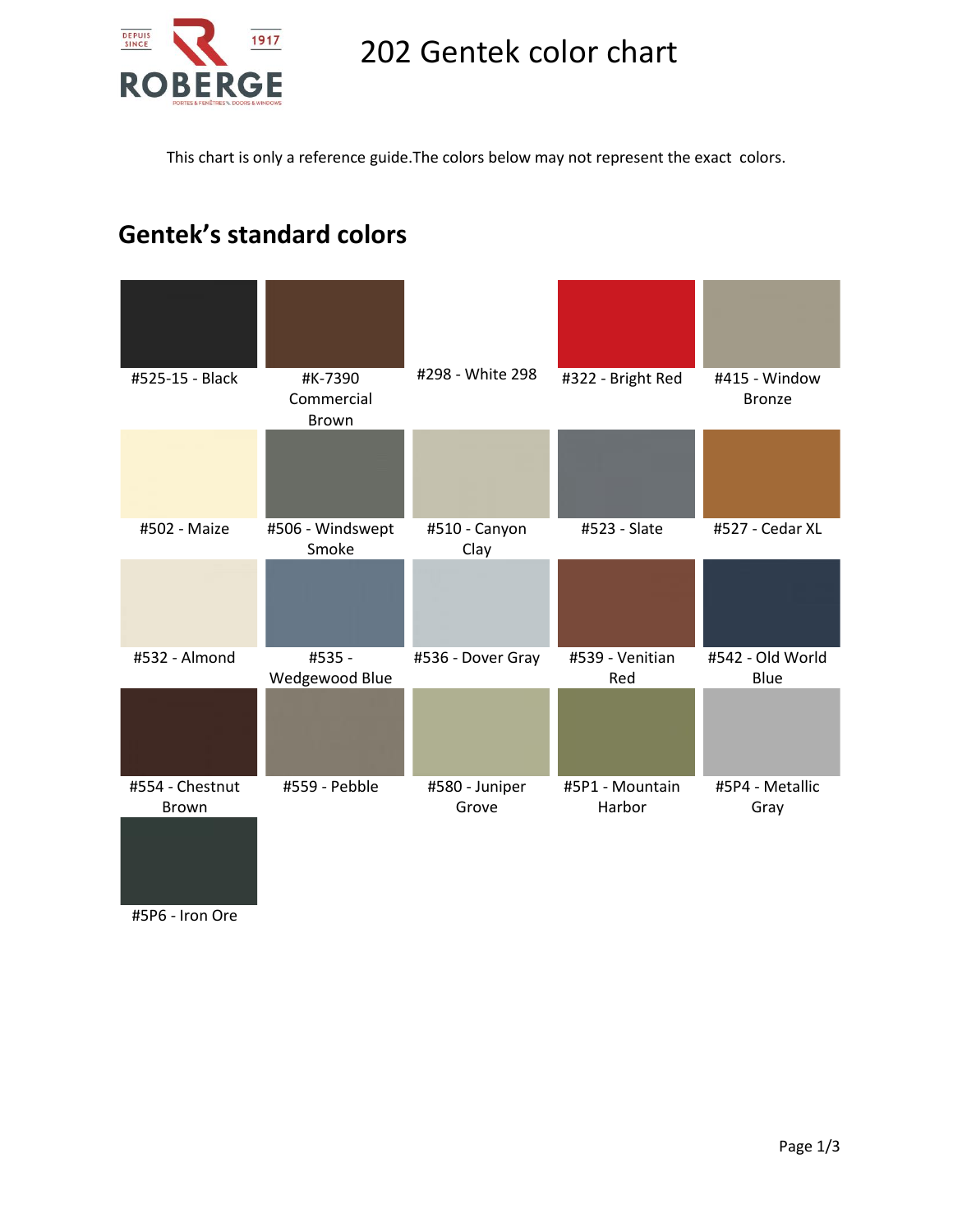

## **Gentek's non-standard colors**